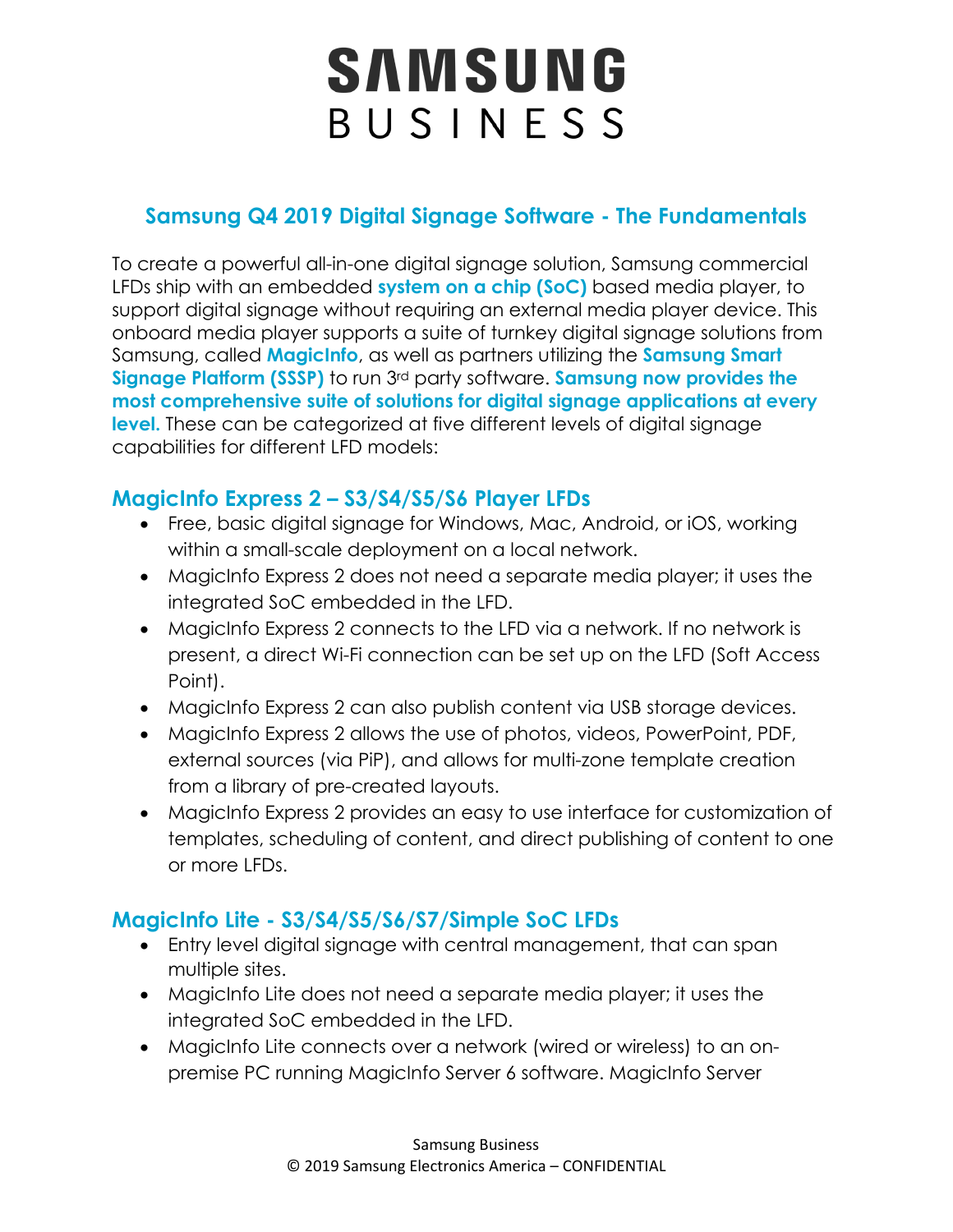# SAMSUNG BUSINESS

provides an easy to use web-based interface for multiple users to manage content and create schedules.

- MagicInfo Lite supports photos, videos, PowerPoint, and Flash files as content. It plays them back full screen only.
- **The first 25 LFDs are included at no cost.** MagicInfo Lite can be expanded past the first 25 using a purchasable product license. It is licensed on a per-LFD basis (Samsung part **CY-MILSSTS**). This is a one-time license fee, including updates to the software.

#### **MagicInfo Premium 7 - S3/S4/S5/S6/S7 Player LFDs**

- General purpose comprehensive digital signage, with central management that can span multiple sites.
- MagicInfo Premium does not need a media player, it is built into SoC equipped monitors.
- MagicInfo Premium connects over a network (wired or wireless) to an onpremise PC running MagicInfo Server 6 software. MagicInfo Server provides an easy to use web-based interface for multiple users to manage content and create schedules.
- MagicInfo Premium allows the LFD to run up to 10 different schedules as "channels" that can be changed just like changing channels on the TV tuner.
- MagicInfo Premium supports advanced content types, including photos, videos, Flash, Office documents (Word, PowerPoint, and Excel), PDF, HTML, RSS, and MRSS feeds. IP Streaming content (H.264/H.265) is also supported It has the capability to create multi-zone templates with web widgets either via the integrated Web Author or Windows-based Premium Author software.
- MagicInfo Premium can also engage the Picture in Picture (PiP) processor in the LFD to add external live video sources (HDMI, TV Tuner, etc.) to your templates.
- MagicInfo Premium can utilize the add-on DataLink Server software to create dynamic and automatically updating content LFDs linked to network database sources such as SQL, or Exchange calendars. Add on licenses (**BW-MIE30DA**) are needed per LFD to use this feature.